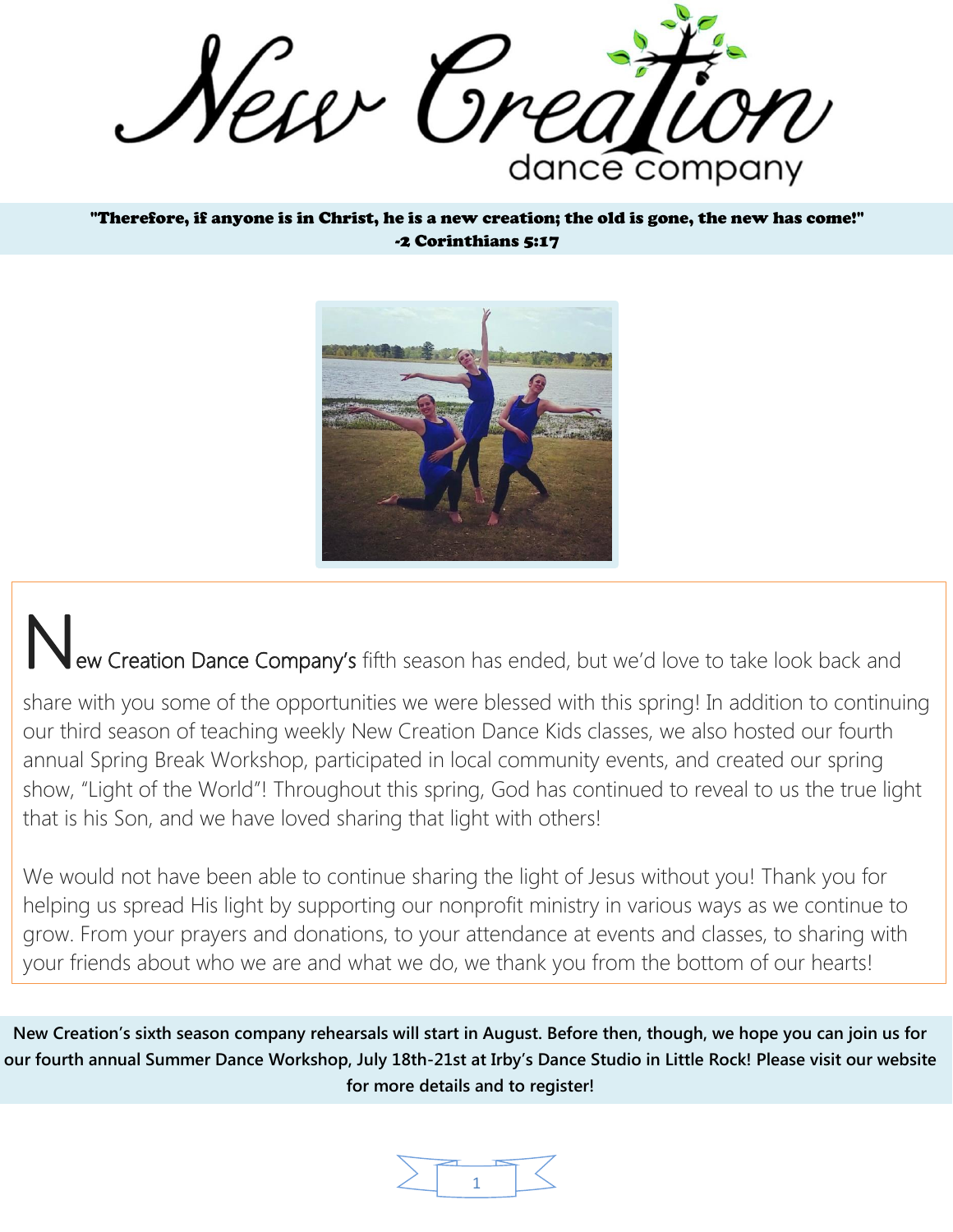



New Creation Dance Company and New Creation Dance Kids came together on May  $21<sup>st</sup>$  at Pulaski Heights Methodist Church to perform our end of the year show, "Light of the World." The show consisted of vocal recordings of John 1:1-17 along with music and dancing to express the message that Jesus came into the world to give life and bring light into our darkness. A variety of forms of dancing were used by the company and kids including ballet, lyrical, jazz, tap, and hip hop. The show concluded with all the dancers encouraging the audience that we are the light of the world through which Jesus shines.

New Great

Our nine New Creation Dance Kids weekly classes (at Sylvan Hills Church of Christ in Sherwood and Calvary Baptist in Little Rock) had an exciting spring! Each class learned dances to help present the message of John 1:1-17 as an integral part of our "Light of the World" show. The same week as that performance, our Sherwood classes performed for the residents of Lakewood Nursing & Rehab in NLR, and our Little Rock classes performed for the residents of Presbyterian Village in LR. It was such a blessing to see them use dance to spread God's light around Central AR! Some of our New Creation Dance Kids, along with other dancers in central Arkansas, also attended our annual Spring Break Workshop. With Easter in mind for the workshop this year, we danced and made crafts with an empty tomb to remind the younger dance kids of Jesus' resurrection. The older kids created a worship dance through structured improvisation with scarves and tambourines around a wooden cross. We had an amazing time worshiping, dancing, and celebrating Easter together.





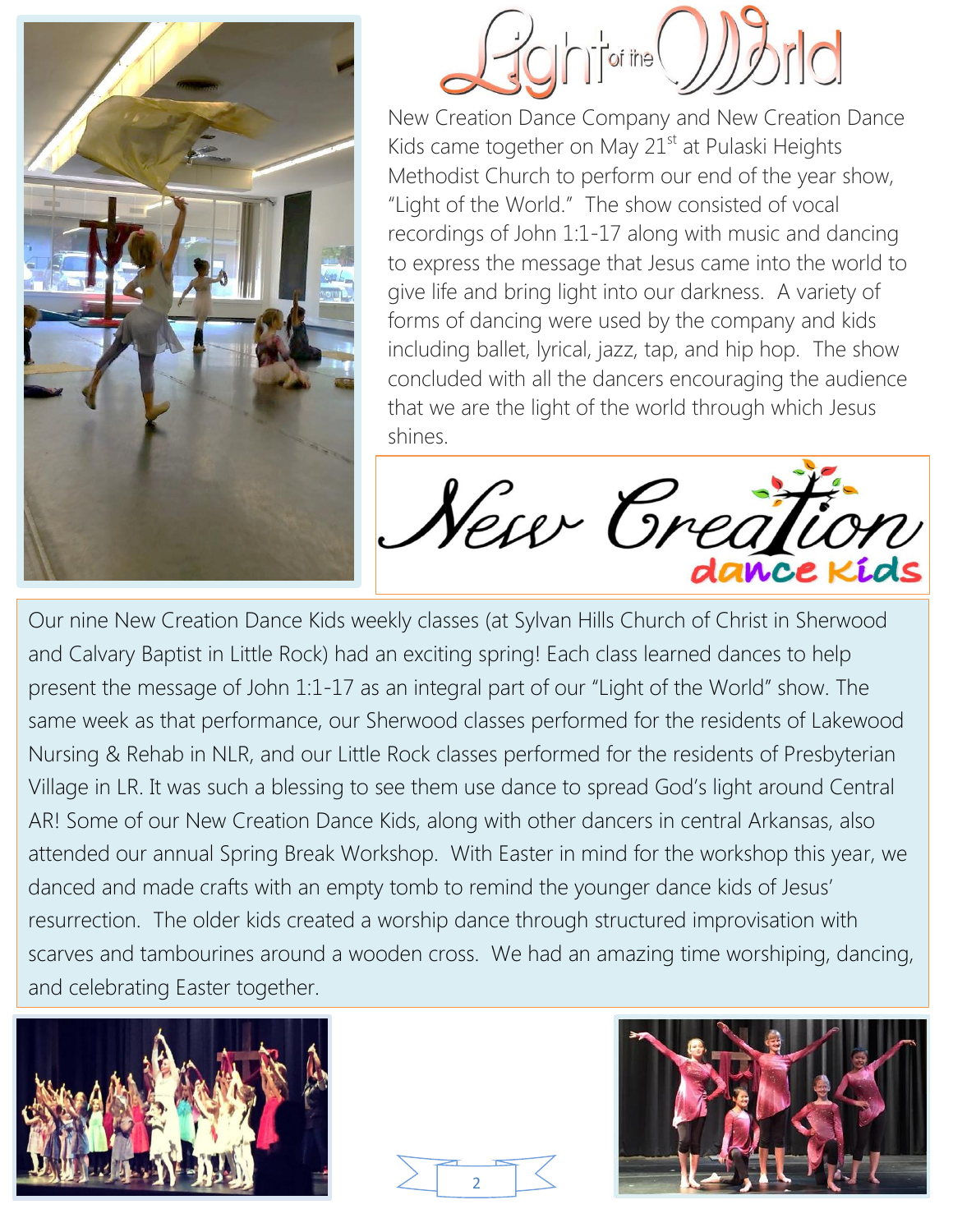## Other Performances

New Creation Dance Company had many performances and local outreach throughout the spring! This was our second year to be invited back to perform at Pleasant Valley Church of Christ's Father/Daughter Banquet. There was so much excitement and enthusiasm on the faces daughters as well as their fathers during the performance centered on the true meaning of love.

Easter Sunday was another beautiful opportunity for New Creation at the First Security River Market Amphitheater. Pulaski Heights Methodist Church invited us back for the third year in a row to dance at their Easter Sunrise Service. Over 800 people gathered there beside the river as the sun rose to celebrate Easter as they listened to the choir sing beautiful hymns and the pastor give an encouraging message

In May, we performed at Maumelle High School in the recital for Irby Dance Studio. We also performed some of our pieces from our spring show, "Light of the World", for the residents at Parkway Health Center, and were invited to participate in National Day of Prayer at the Arkansas State Capitol.

New Creation also had some fun, new opportunities this year to lead warm ups for the crowds at Walk for the Waiting, which was held at War Memorial Stadium, and also for the Kidsource 5K Strides for Slides at Two Rivers Park. We also volunteered by dancing with kids at Project Zero's Disney Extravaganza family event to promote adoption of foster children in Arkansas! These were such a great way for New Creation to get out in the community to help support local organizations. We had a great spring semester, and we can't wait to see where God leads us in the fall!